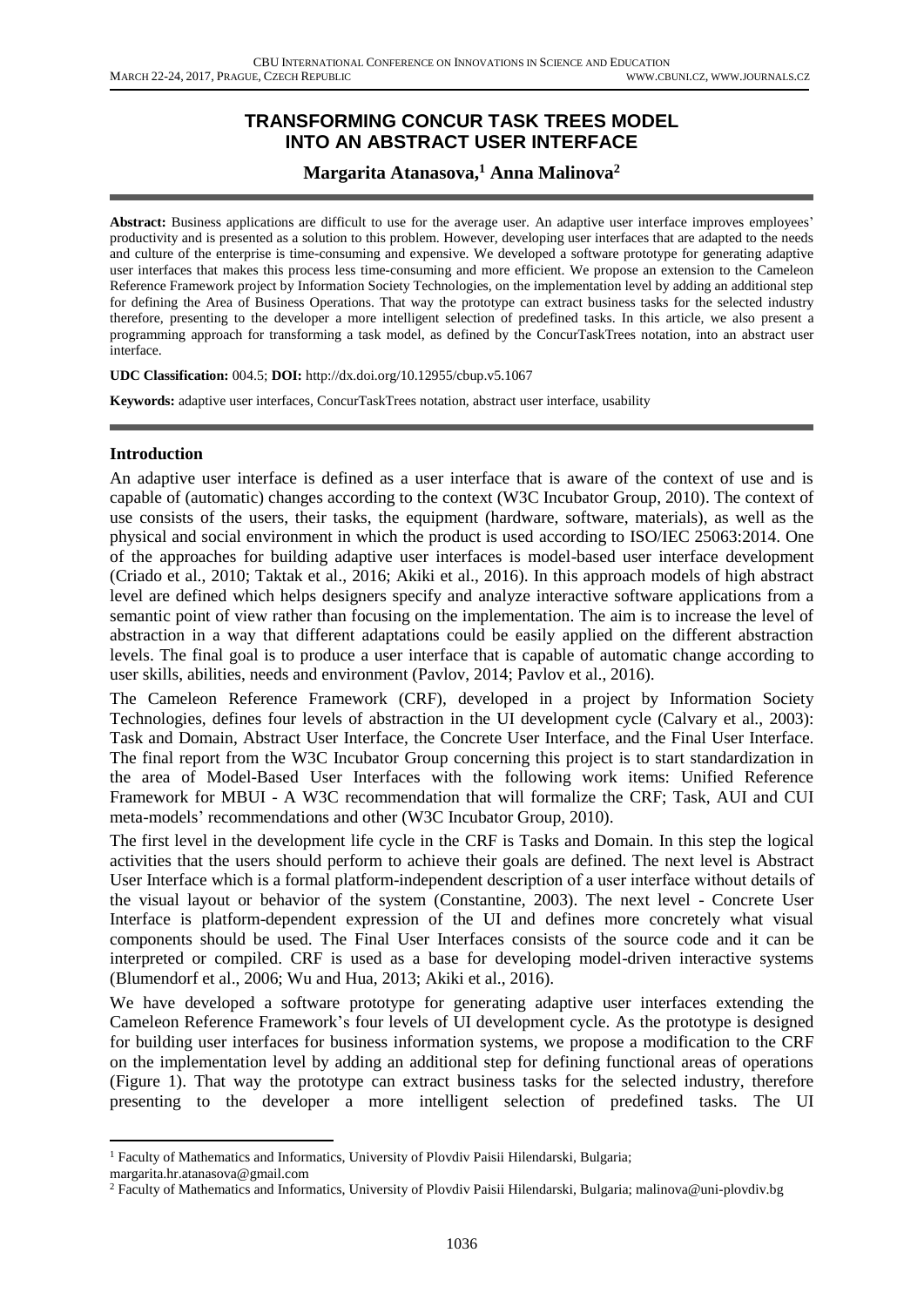developers/designers can make a technology selection for the generated Final User Interface when they create their initial project.



In this article, we also describe how we implemented the transformation of the Task model into an Abstract User Interface. We developed a modern programming approach for that purpose.

### **Functional Areas of Operations**

From a functional perspective, there are four types of information systems: Sales and Marketing, Manufacturing and Production, Finance and Accounting, Human Resources (Laudon and Laudon, 2015). Therefore, we implemented the selection of functional areas and business functions as a first step of the UI development process. We also developed the functionality of adding and deleting functional areas. We give the UI designers detailed descriptions for every business function as well as the ability to select more than one functional area. That way we enable them to easily build user interfaces for multifunctional information systems as  $CRM<sup>3</sup>$ ,  $ERP<sup>4</sup>$  and  $SCM<sup>5</sup>$ .

#### **ConcurTaskTrees Notation**

In our software prototype, we have implemented sample task models using the CTT notation (Paternò, 2003; W3C, 2012) for different business tasks so that we ease and speed up the process of creating user interfaces for business applications. All these predefined tasks are stored in a library for quick access and reuse. The predefined tasks are limited on the second step by analyzing the selected functional areas from the user. We have also implemented the functionality of creating new tasks and saving them in a personal library for reuse.

This notation is specifically built for the aims of a model-based user interface development approach. Therefore, we chose it for base task notation in the task modeling step. ConcurTaskTrees notation focuses on the actions, has a hierarchical structure, has graphical syntax, which helps when describing different types of tasks and operators between them, supports object attributes and supports Task allocation. There are four task types in CTT: User Task, System Task, Interaction Task, and Abstract Task. CTT defines around 10 types of operators between tasks of the same hierarchical level.

### **Building ConcurTaskTrees Editor**

Dealing with abstract user interfaces and task tree models requires an editor created to aim at maximum adaptability. Designers developing multiplatform adaptable user interfaces should be capable of doing it via a wider range of devices and operating systems (Rahnev and Stoeva, 2010) hence selecting a technology stack suitable for the Web seemed most reasonable. We built our own CTT editor as part of the software prototype, described in this paper, instead of using the CTT environment (Mori et al., 2002) because of several reasons: we wanted the task editor to have build-in

**.** 

<sup>3</sup> CRM – Customer relationship management systems

<sup>4</sup> ERP – Enterprise resource planning systems

<sup>5</sup> SCM – Supply chain management systems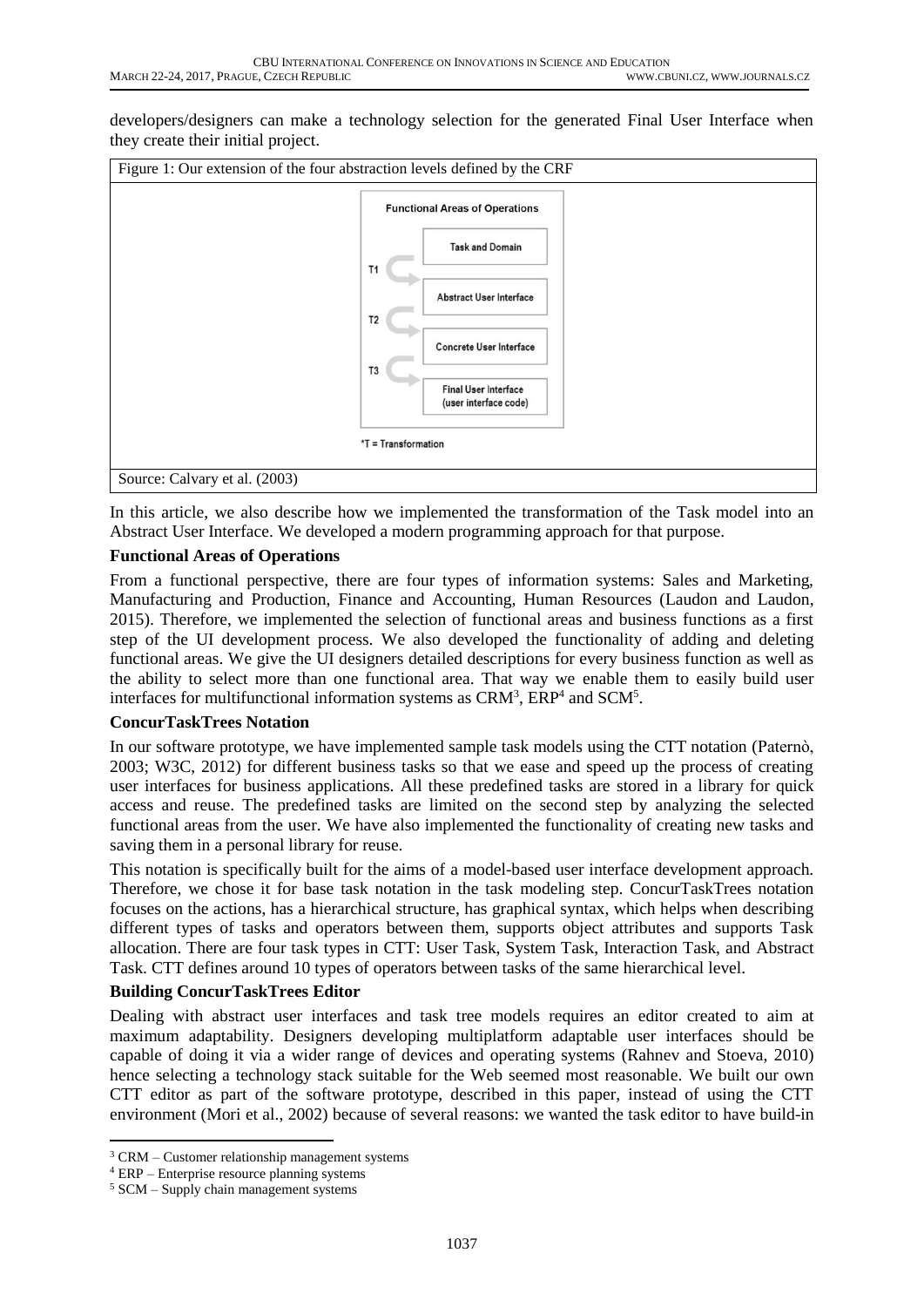functionality in our prototype so that the UI developers do not need to install different products in order to create a user interface; the task modelling step needed to be connected to the first step (the selection of functional areas).

To use an open-source approach, we built the CTT editor described in this article using PHP, MySQL, JavaScript, HTML and CSS, and GoJS (Northwoods Software, 2017). The GoJS library is used for implementing the interactive diagrams for three of the five steps of the development cycle – Task Model, Abstract UI and Concrete UI. The engine for creating diagrams was chosen after a detailed research of several other libraries (e.g. GraphStream, Treant.js, Dracula Graph) that are used mainly for drawing graphs. GoJS works with specific JSON format, while the CTT environment generates different XML. If we were using this environment separately, instead of our own task editor, the UI developers should install this environment, build their own tasks, upload the generated XML into our system, then generate the rest of the UI model. If there were changes needed in the task model, they should have made them in the CTT environment and go again through all the steps that follow. With the CTT editor created in our web-based prototype, we save the users' time as they can traverse through all steps immediately with the only need to click the "Save" button to apply their changes in the models.

In the development process of the CTT editor several challenges arose: unclear and incomplete documentation of the graphing libraries; lack of examples; lack of opportunity to describe different node types and different types of the relations between them, which is a must-have feature for the selected notation as there are different types of tasks and links between them (Figure 2); none of the researched JavaScript libraries provided ready-to-use examples of hierarchical representation of graphs that have different types of connections between elements of the same level (siblings).



In Figure 2 a simplified CTT notation model is presented – this is what we need to build the task model data structure. The different node shapes represent different task types. The links between them have different symbols. This indicates the diversity of relations that two tasks can have. The structure should be a directed graph.

For our CTT editor we selected the GoJS library, which has several advantages: many different data structures can be described, multiple different relations between nodes can be described. It also renders HTML5 Canvas element or SVG without any server-side requirements. It is very convenient for building an integrated development environment as it has many advanced features for user interactivity such as drag-and-drop, copy-and-paste, in-place text editing, tooltips, context menus, templates, data binding and many other.

The development of the CTT editor went through several iterations of feature enrichment. First, we built a basic diagram with a tree structure. Then we added a toolbar with different types of tasks and relations. Functionality of adding and deleting tasks, children of the root element was created. We also created a graphical representation of different tasks: different icons according to task types plus labels under the tasks. Next we implemented the capability of renaming the task label as well as button "Save" to save the data structure in the database in JSON format with the task types and labels. Afterwards, we added the functionality of linking two sibling tasks with different types of relations (operators). In order to maintain horizontal structure between linked sibling tasks we defined a second layout for the linked siblings with a Horizontal link template. They ought to be in a horizontal line, not in vertical as placed by default by the graphs engine. Last, we implemented two-way data binding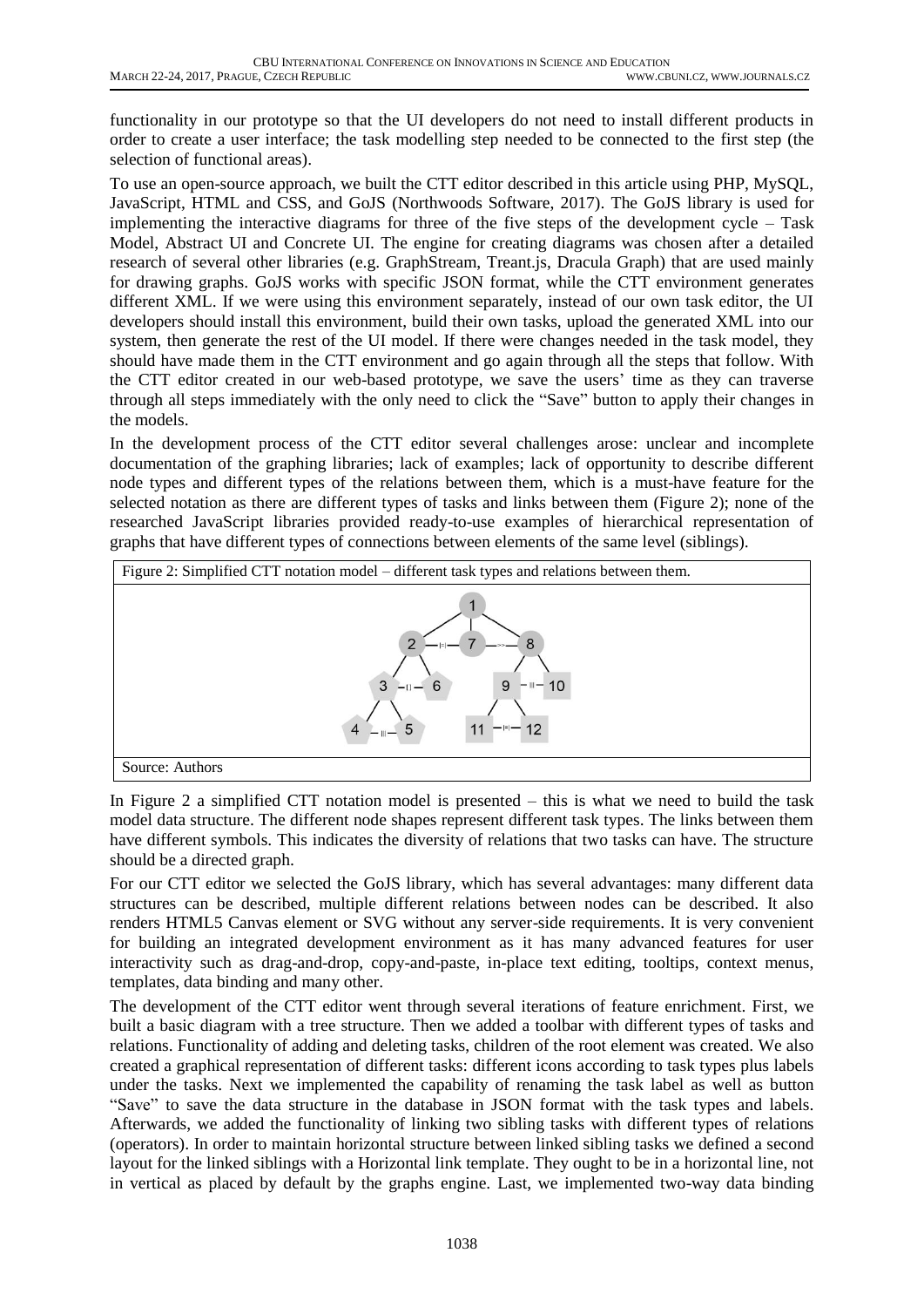mechanism so that when the user makes edits on the JSON model and clicks the "Load" button, the changes are applied to the graph in the canvas and vice versa.

A result was achieved through which structures of tasks according to the CTT notation (Figure 3) can be successfully described, including: adding different types of tasks, using different icons and labels; the option of editing labels; connecting subtasks with different types of operators (links).



One of the main difficulties during this module creation was linking tasks, while their hierarchical structure remains untouched. In other words, creating a representation of a multigraph where multiple edges are two or more edges that connect the same two vertices. A loop is an edge (directed or undirected) that connects a vertex to itself; it may be permitted or not, according to the application. In this context, an edge with two different ends is called a link. Two sibling nodes may have a directed link but this does not make the former node a parent of the latter. To achieve this, a new horizontal layout template had to be defined. This template was applied only to those elements that have relation to the same hierarchical level. In GoJS *isLayoutPositioned* ignores the diagram layout direction, which by implementation is vertical, representing a tree view. After that a TemplateMap object should be defined. This object is used to store templates from different object types – groups, links or node. In our case, we use two templates – the default one which supports vertical layout and horizontal.

In GoJS, there is a function model.toJson(), which transforms the model drawn in the HTML5 canvas into a JSON data structure. There is also a reversed function model.fromJson which takes the JSON and applies it to the model. An important detail here is that in order to keep the changes in the tasks names in the JSON file and vice versa, we added a two-way communication binding.

#### **Transforming Task Model into an Abstract User Interface**

In this section, we propose a programming approach for the process of automatic transformation of the task model into an abstract user interface model.

To build the structure of the abstract user interface, the topology of the tasks tree should be analyzed (Molina et al., 2012). First, every task that is a leaf is identified. These are the tasks that do not have any children. They will be the basic elements in the abstract user interface. Than we go up to the next level of the tree structure, which appears to be the container elements. They hold the basic elements. Then we go up in the tree structure using a recursive function and we define the other containers until we reach the root element which appears to be the main container.

Depending on the task type (abstract, interactive, system or user) and node type (parent or leaf), the task can be transformed into different abstract interactive objects (Montero and López-Jaquero, 2006). If the node is a parent it is always transformed into an Abstract Container. The only exception to the rule is if the task is a User type, because there is no abstract representation as this is a cognitive action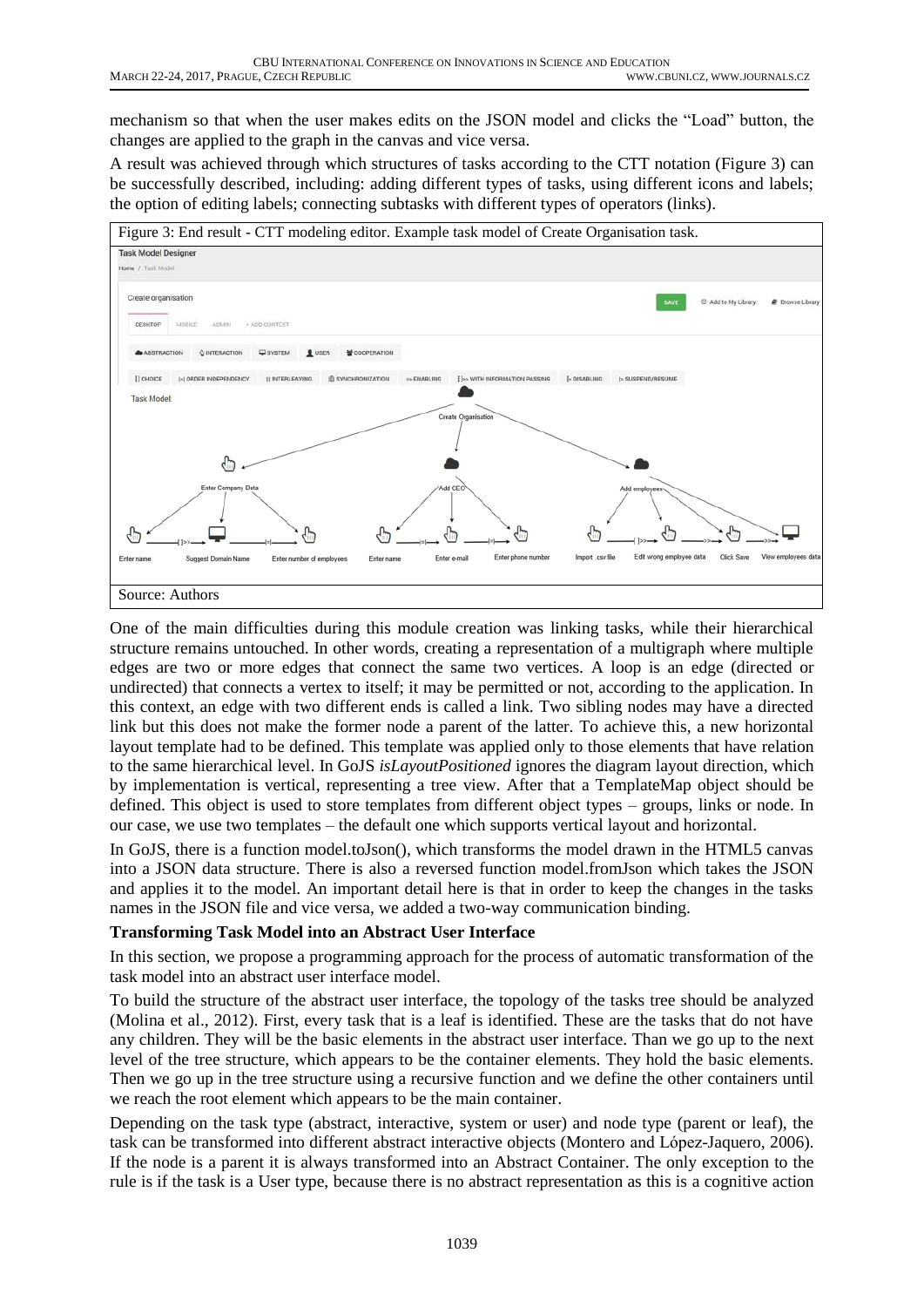performed by the user. The Abstract task type is always transformed into an Abstract Container as this task needs to be decomposed into simpler ones. If the Interactive task type is a leaf in the task tree structure, then it might be one of the four Abstract Interactive Objects - input, output, control or navigation. This choice is made by the user as this cannot be automatically selected. When the System task type is a leaf, it may be transformed into an output or navigation as this is a task performed by the software system. The result from the transformation of the task tree presented in Figure 3 is shown in Figure 4.

| Create organisation<br><b>GENERATE ABSTRACT UI</b><br>Q CONTAINER<br><b>CONTROL</b><br>$\mathscr{P}$ INPUT<br>$\Box$ OUTPUT<br><b>t3 NAVIGATION</b><br>Abstract UI Model:<br>G Create Organisation<br>Add CEO<br>Add employees<br>- Q Enter Company Data<br>그<br>$\overline{a}$<br><b>Suggest</b><br><b>View</b><br>Enter<br>Enter<br>mport<br>csv file<br>Enter e-mail<br>Click Save<br>$\triangle$ Enter name<br>number<br>$\rho$ phone<br>$\Box$ domain<br>$\blacktriangleright$ Enter name<br>$\Box$ employee<br>of employees<br>number<br>data<br>name | <b>Abstact UI Designer</b><br>Home / Abstract UI |  |  |  |  |               |
|-------------------------------------------------------------------------------------------------------------------------------------------------------------------------------------------------------------------------------------------------------------------------------------------------------------------------------------------------------------------------------------------------------------------------------------------------------------------------------------------------------------------------------------------------------------|--------------------------------------------------|--|--|--|--|---------------|
|                                                                                                                                                                                                                                                                                                                                                                                                                                                                                                                                                             |                                                  |  |  |  |  | <b>图 Save</b> |
|                                                                                                                                                                                                                                                                                                                                                                                                                                                                                                                                                             |                                                  |  |  |  |  |               |
|                                                                                                                                                                                                                                                                                                                                                                                                                                                                                                                                                             |                                                  |  |  |  |  |               |
|                                                                                                                                                                                                                                                                                                                                                                                                                                                                                                                                                             |                                                  |  |  |  |  |               |
|                                                                                                                                                                                                                                                                                                                                                                                                                                                                                                                                                             |                                                  |  |  |  |  |               |
|                                                                                                                                                                                                                                                                                                                                                                                                                                                                                                                                                             |                                                  |  |  |  |  |               |
|                                                                                                                                                                                                                                                                                                                                                                                                                                                                                                                                                             |                                                  |  |  |  |  |               |
|                                                                                                                                                                                                                                                                                                                                                                                                                                                                                                                                                             |                                                  |  |  |  |  |               |
|                                                                                                                                                                                                                                                                                                                                                                                                                                                                                                                                                             |                                                  |  |  |  |  |               |
|                                                                                                                                                                                                                                                                                                                                                                                                                                                                                                                                                             |                                                  |  |  |  |  |               |
|                                                                                                                                                                                                                                                                                                                                                                                                                                                                                                                                                             |                                                  |  |  |  |  |               |
|                                                                                                                                                                                                                                                                                                                                                                                                                                                                                                                                                             |                                                  |  |  |  |  |               |
|                                                                                                                                                                                                                                                                                                                                                                                                                                                                                                                                                             |                                                  |  |  |  |  |               |
|                                                                                                                                                                                                                                                                                                                                                                                                                                                                                                                                                             |                                                  |  |  |  |  |               |
| LOAD<br>SAVE                                                                                                                                                                                                                                                                                                                                                                                                                                                                                                                                                |                                                  |  |  |  |  |               |
|                                                                                                                                                                                                                                                                                                                                                                                                                                                                                                                                                             |                                                  |  |  |  |  |               |

Our process of automatic transformation of the task model into an abstract user interface model follows these steps:

- Fetch the CTT model in a tree structure.
- Convert the CTT tree structure recursively into a list structure.
- Iterate the list structure node by node to extract data needed for the AUI model.
- **•** Populate the missing data with the user's provided input. Through the IDE the user has to select the type of the facets which cannot be explicitly determined by the transformation rules.
- Store all data in a list structure.
- Convert the final list structure to a format needed for rendering the AUI (JSON in the described case).

### **Conclusion**

The creation of adaptive user interfaces benefits a lot from the model-based user interface development approach. That way the designers can focus more on the user tasks rather than the implementation. On the other side users are able to be part of the whole process as no code development is required when a proper development environment is used. Furthermore, designers can specify different adaptations for the different levels of abstraction. This paper details a programming algorithm for transforming the task model into an abstract user interface. This is part of a larger system that helps designers create context-aware user interfaces using a model-driven development approach. An evaluation study has to be conducted to evaluate the usability of the system and the development time of the final user interface. Future work includes adding a prior step of selecting a technology for building the final user interface so that the user is not only limited to HTML and CSS.

#### **Acknowledgements**

The work described in this paper has been partially supported by the project FP17-FMI-008 of the Scientific Fund of the University of Plovdiv "Paisii Hilendarski," Bulgaria.